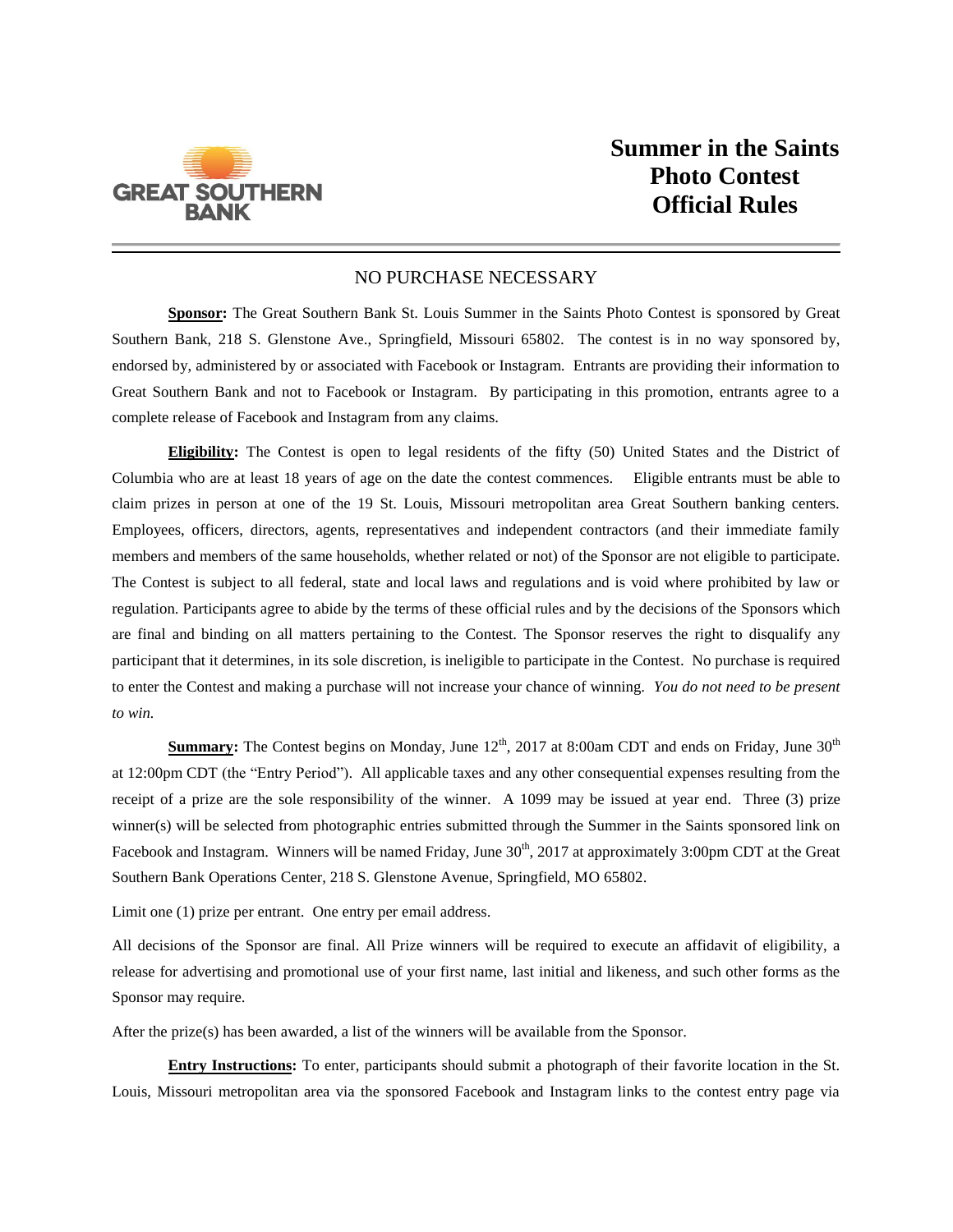Wishpond. Eligible photos will then be posted to the Wishpond site for public voting. Sponsor reserves the right to disqualify any photo which is deemed inappropriate by the Sponsor or does not otherwise meet the requirements of the contest. All entries must be received during Entry Period to be eligible for prizes. All information provided must be current and correct in order to be a valid entry.

All entries become the exclusive property of the Sponsor. No entries will be acknowledged or returned. Proof of sending or submission will not be deemed to be proof of receipt by Sponsor. Sponsor is not responsible for lost, late, incomplete, invalid, unintelligible, illegible, or misdirected entries, which will be disqualified.

By submitting an entry, entrants certify that their participation in this photo contest is not illegal or in violation of any law, regulation, treaty or administrative act, and that the laws of their governing jurisdiction of residence at the time of entry do not prohibit or restrict the receipt of any prize under this photo contest.

Great Southern Bank reserves the right to reject any entry if, in Great Southern Bank's sole discretion, the laws of an applicable jurisdiction, including but not limited to the entrant's jurisdiction of residence at the time of entry, would prohibit or limit Great Southern Bank from proceeding with the contest as intended or the consideration or awarding of any prize would impose additional administrative, tax, operational, or legal burdens on Great Southern Bank.

**Voting**: The voting period will begin immediately upon posting of the first eligible photograph, and will continue for the duration of the entry period. Voters are allowed one vote per day per photograph per IP Address. Voters may vote for multiple photographs in the same day, but multiple votes for a single photo from the same IP Address in any calendar day will be disallowed.

**Prizes:** Prizes include one (1) \$250.00 USD gift card for the entrant who submitted the photo that received the highest number of votes, one (1) \$100.00 USD gift card for the entrant who submitted the photo that received the second highest number of votes, and one (1) \$50.00 USD gift card for the entrant who submitted the photo that received the third highest number of votes. Prizes listed are the minimum value of prizes that will be awarded. Unclaimed prizes will be forfeited. All prizes won will be awarded within 72 hours of the conclusion of the Entry Period. No substitution or cash alternatives for prizes allowed, except by Sponsor in the event of prize unavailability. No transfer or assignment of prizes is permitted. Prizes will not be replaced if lost or stolen. All taxes on prizes and incidental expenses not mentioned herein are the sole responsibility of the winners.

Prize winners will be notified by email within ten (10) days after the Contest prize drawing and will be given ten (10) days to confirm receipt and claim their prize at one of the 19 participating St. Louis, Missouri Great Southern banking centers. Winners should notify Great Southern Bank of their desired prize pick-up location in advance to allow for prizes to be shipped to the appropriate banking center. If a prize is not claimed within ten (10) days of notification or if a selected winner is found not to meet all of these Contest rules, sponsor reserves the right to select a different entrant to receive the prize. If another prize winner is selected, any previously selected winners will have no rights to the Prize, or any other Contest benefits. This process may be repeated until the Prize for each Contest has been awarded to a fully-qualifying entrant. Prize winners may be required to execute and return an Affidavit of Eligibility and Liability Release and, unless prohibited, a Publicity Release, within 10 (days) of being notified that they are a winner. Non-Compliance with this time period may result in disqualification and selection of an alternate